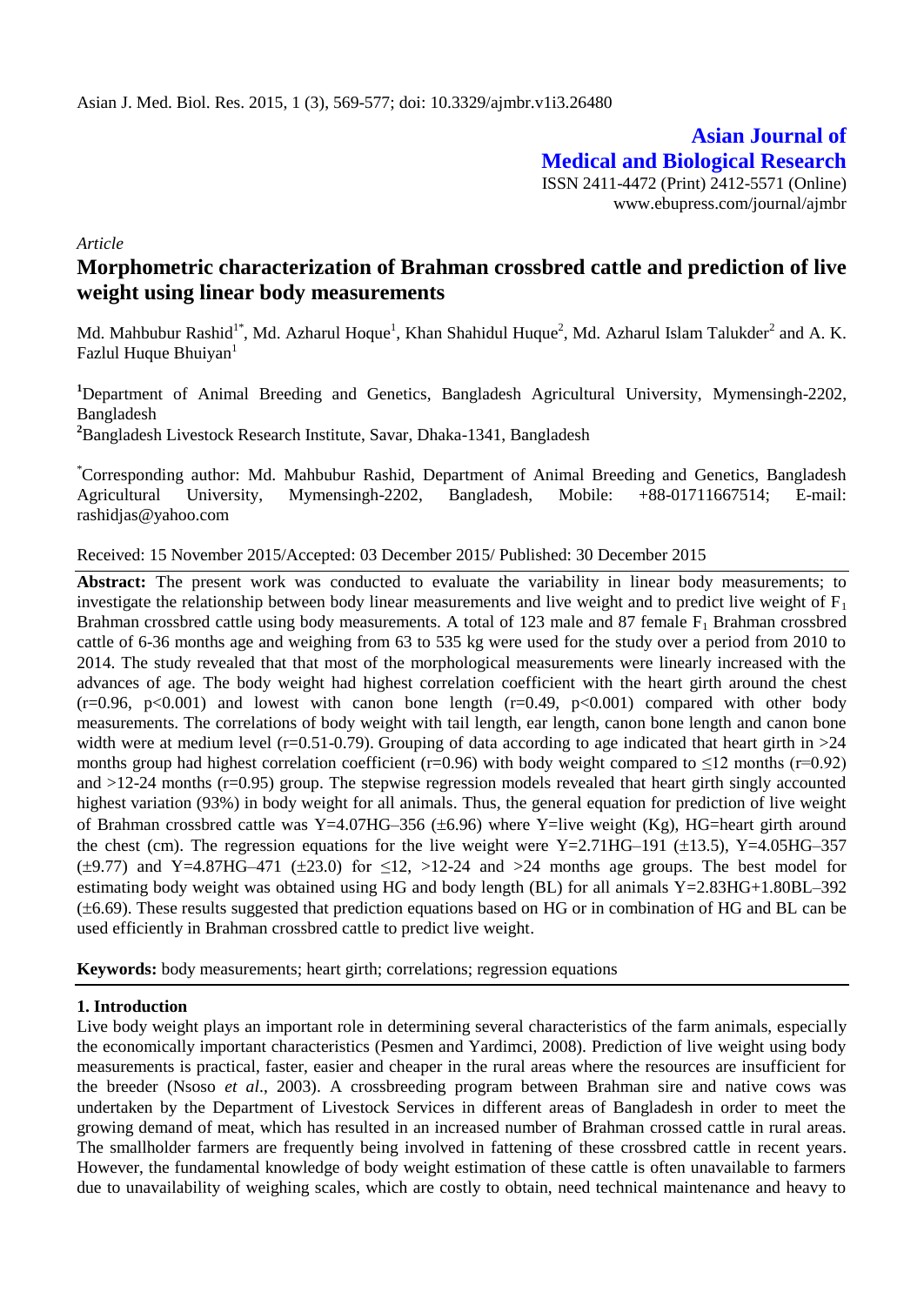transport to farmers' house especially in remote and rural areas. At present, animal owners, livestock assistants and cattle traders depend on visual assessment (eye ball judgment) to measure live weight. Hence, the farmers have to rely on questionable estimates of the body of their animals leading to inaccuracies in decision-making and husbandry (Moaeen-ud-Din *et al*., 2006).

The main method of determining the weight of animals in the absence of weighing scales is to estimate the weight using a number of body characteristics that are readily measured. Typically, weight is regressed on body measurements to determine a weight-prediction equation (Yakubu, 2010; Kashoma *et al.,* 2011). In addition, accuracy of functions developed to predict body weight from linear body measurements could improve selection efficiency for growth by enabling the breeder to recognize early maturing and late maturing animals of different sizes. Several studies have been reported on the use of body linear measurements to estimate the live body weight in cattle (Dineur and Thys, 1986; Goe *et al*., 2001; Mekonnen and Biruk, 2004; Abdelhadi and Babiker, 2009). Msangi *et al*. (1999) and Nicholson and Sayer (1987) reported that heart girth can be used with great accuracy in estimating the live weight for all classes of crossbred dairy cattle and Boran cattle, respectively. However, different models might be needed to predict body weight in different environmental conditions and breeds (Touchberry and Lush, 2007). Body linear measurements of Brahman crossbred cattle reared at on-station having weighing facilities would be a good use of estimating live weight of these similar genotypes under field conditions.

Hence, the objectives of this study were to evaluate the variability in linear body measurements; to investigate the relationship between body linear measurements and live weight and to formulate equations for Brahman crossbred cattle to predict live weight on the bases of one or more body measurements.

#### **2. Materials and Methods**

#### **2.1. Experimental animals and their management**

Live body weight and linear body measurements of 123 male and 87 female  $F_1$  Brahman crossbred cattle (Figure 1) reared at Central Cattle Breeding Station (CCBS), Savar, Dhaka, were recorded manually at different ages (6 to 36 month) over a period from the year 2010 to 2014. The age of animal was determined from the birth register maintained in the CCBS. The animals were living in intensive management system with little grazing.

#### **2.2. Parameters measured**

Live body weight (LBW) and eight morphometric traits were taken on each animal. The body parts measured were heart girth (HG), body length (BL), hip height (HH), wither height (WH), ear length (EL), tail length (TL), canon bone length (CBL) and canon bone width (CBW). All measurements were taken in the morning before the animals were fed. Each dimension taken was recorded in centimeter while the weight was recorded in kilogram.

The body weight was taken using a mobile platform weighing scale and recorded to the nearest kilogram (Kg), and the linear body measurements were taken using the tailor's tape measure. The WH and HH measurements were taken using the measuring plastic tape marked in centimeter (cm) and a special measuring stick made with two arms; one (plastic made) which is held vertical and the other (wooden) at right angle to it sliding by hand vertically up and down to record height while the animals were in standing position on four legs with head maintained in an upright position as described by Goe *et al*. (2001).

Heart girth was measured taking a circumferential measure by the measuring tape around the chest just behind the front legs and withers. Body length was measured as the distance between the point of the shoulder (lateral tuberosity of the humerus) and the pinbone (tuber ishii), which was taken from the left-side of the animal. Care was taken to ensure that the backbone is straight in both vertical and horizontal planes. Hip height was measured as the distance from the surface of a platform on which the animal stands to the mid-sacrum on the dorsal midline. Wither height was measured as the distance from the surface of a platform to the highest point on the withers. Tail length was measured as the distance between the tip of the tail and the base end tail touching the body of the animal. Ear length was measured as the distance between the tip of the ear and the base of the ear. Fore canon bone length was measured as the length of the lower part of the leg (metacarpus bone) extending from the carpal joint to the fetlock joint. Canon bone width was measured as the circumference of left metacarpus at its narrowest. All measurements were taken by the same individuals throughout the study period.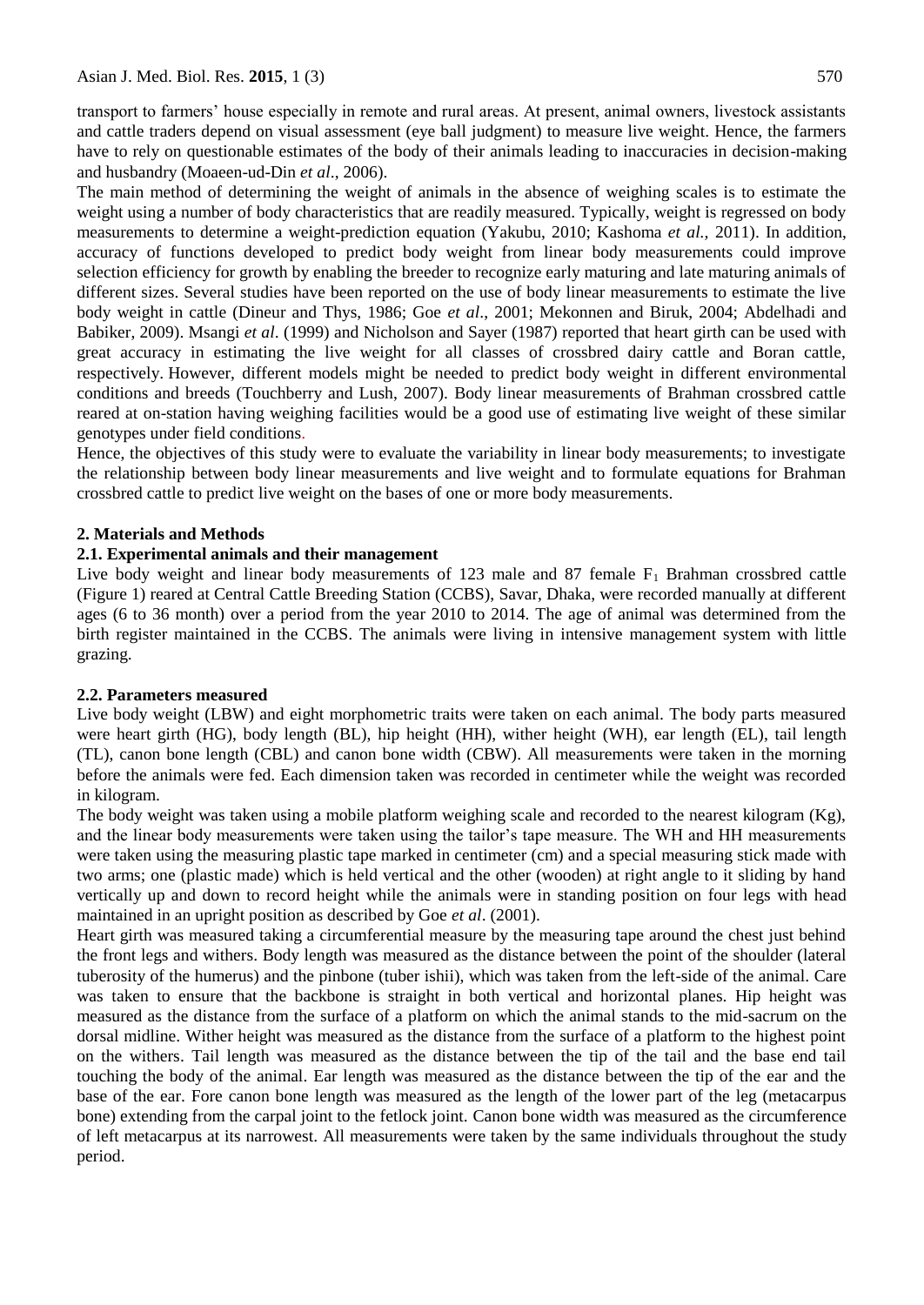#### **2.3. Data management**

In total, 531 sets of HG, BL, HH and WH measurements, 311 sets of EL and TL measurements, 274 CBL measurements and 266 CBW measurements were considered for morphometric analysis. The data were divided into eight age categories for morphometric analysis; >6-9 months, >9-12 months, >12-15 months, >15-18 months,  $>18-21$  months,  $>21-24$  months,  $>24-27$  months and  $>27-32$  months age group.

A total of 544 sets of HG, BL, HH and WH measurements, 322 sets of EL and TL measurements, 280 CBL measurements and 272 CBW measurements were considered to calculate correlation coefficient and coefficient of determination between LBW and linear measurements, and the data were divided into three age groups; Group A ( $\leq$ 12 months), Group B ( $>$ 12-24 months) and Group C ( $>$ 24 months) age group.

#### **2.4. Statistical analysis**

The data obtained were expressed as least squares mean. Collected data were handled in Microsoft Excel whereas statistical analyses were done by using Statistical Analysis System (SAS, 2003). The general linear model (GLM) procedure was used to get descriptive statistics and correlation coefficient between LBW and linear measurements. Stepwise multiple regression analysis was used by including HG, BL, HH and WH measurements individually and collectively to identify the best predictor variable for estimating the LBW. The choice of the best fitted regression model was selected using the coefficient of determination  $(R^2)$ . Each model was assessed using  $R^2$ , adjusted  $R^2$  and RMSE (Root mean squares error).

#### **3. Results**

#### **3.1. Linear body measurements**

Table 1 shows overall body weights and morphometric measurements of Brahman crossbred cattle. Age had significant influence (P<0.001) on all morphometric measurements. Body weight was linearly increased with the increase of age, but no difference was found between >15-18 and >18-21 months and between >21-24 and >27-32 months age categories. Similar results were observed for BL and HG. HH and WH were significantly increased with the increase of age, but they did not differ between >15-18 and >18-21, between >21-24 and  $>27-32$  months and between  $>24-27$  and  $>27-32$  months age categories. TL, EL and CBL were influenced by age (P<0.001) and were increased with the increase of age. Animals of  $>27-32$  months age category showed inferior value of TL, EL and CBL compared to those in the animals of >24-27 months age. This could be due to having maximum number of observations form female animals in that group. CBL and CBW did not vary (P>0.05) among the animals aging more than 15 months.

#### **3.2. Pairwise correlations**

Bivariate correlations among LBW and body dimensions of Brahman crossbred cattle are shown in Table 2. LBW was positively and highly associated with morphometric traits  $(r=0.49-0.96; P<0.001)$ . The body weight had highest positive correlation with heart girth (0.96) and lowest with canon bone length (0.49). The correlations of LBW with TL, EL, CBL and CBW were at medium level (0.51-0.79). The relationships of TL, EL, CBL and CBW with either of LBW, HG, BL, HH and WH were similar. Among the linear type traits, the highest correlation was observed between HH and WH (0.98) while the lowest estimate (0.37) was recorded for EL and CBL. LBW, HG, BL, HH and WH shows higher correlations with CBW (0.79) compared to CBL  $(0.51)$ .

The correlation coefficients between live body weight and the morphometric measurements according to age group and sex of animals studied are shown in Table 3. The correlation coefficients between live weight and all morphometric measurements in all age groups and both sexes were significant (P<0.001) except CBL in animals of >24 months age, which shows non significant correlation.

In the  $\leq$ 12 months age group, the strong positive correlations were between HG (r=0.92), BL (r=0.86), HH  $(r=0.87)$  and WH ( $r=0.81$ ). This means Brahman cattle of 12 months and less age group having relatively high HG, BL, HH and WH were likely to have high LBW. In the >12-24 months age group, the strong positive correlations were between HG (r=0.95), BL (r=0.90), HH (r=0.85) and WH (r=0.85). This means Brahman cattle of >12-24 months age group having relatively high HG, BL, HH and WH were likely to have high LBW. Similarly, in the  $>24$  months age group, the strong positive correlations were between HG ( $r=0.96$ ), BL  $(r=0.89)$ , HH  $(r=0.88)$  and WH  $(r=0.86)$ . This means Brahman cattle of more than 24 months age having relatively high HG, BL, HH and WH were likely to have high LBW.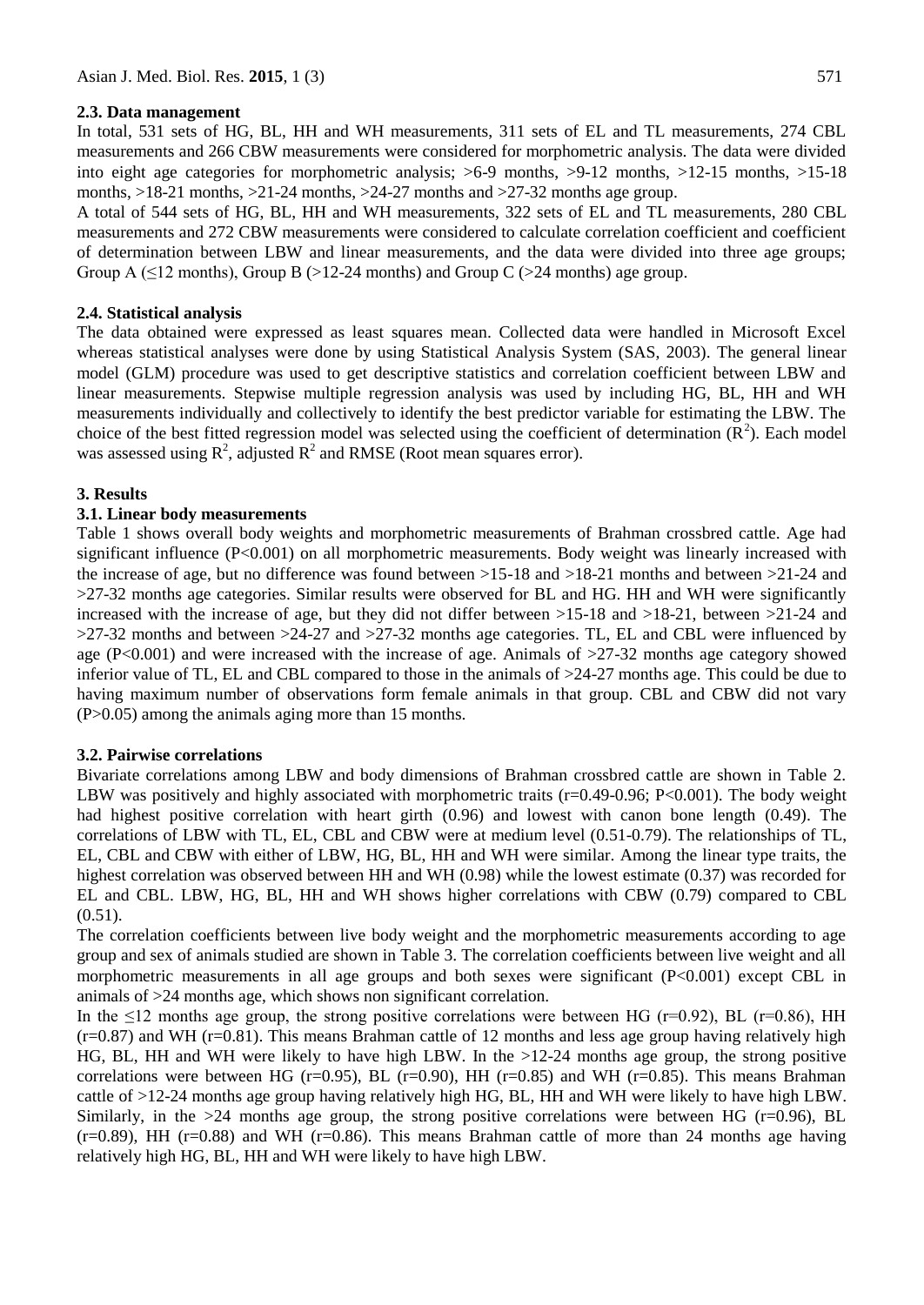The correlation coefficients between live weight and heart girth increased with the advancement of age (0.96 for >24 months age group), indicating a greater accuracy of heart girth in predicting live weight of adult cattle compared with cattle of less than 24 months old. Correlation coefficients for most of the traits were similar in both sexes and that of EL and CBL was higher in male than female cattle.

## **3.3. Regression models for the prediction of body weight**

Table 4 summarizes the prediction equations to estimate body weight from body linear measurements using Stepwise Multiple Regression Analysis for Brahman crossbred cattle. The stepwise regression models revealed that heart girth singly accounted highest variation in LBW compared to BL and HH in all ages, which was 84, 91 and 92% in ≤12, >12-24 and >24 months age group. The RMSE in this case was 14.0, 18.1 and 23.5 for three age groups, respectively. However, the variation due to HG was increased to 93% for all animals. The model involving heart girth and body length slightly improved the efficiency of the prediction equations ( $\mathbb{R}^2$  and RMSE were 0.87, 0.94 and 0.93 and 12.8, 14.6 and 22.1, respectively in three age groups). A slight or no improvement was obtained from the model involving the combination of HG, BL, HH and WH. However, the best model for estimating LBW was obtained using HG and BL for all animals. This was because both the  $R<sup>2</sup>$ (0.94) and adjusted  $R^2$  (0.94) of this model were highest, while the RMSE (18.5) was lowest.

All prediction models from the present study indicate that heart girth around the chest is the most reliable measurement for prediction of live weight and easiest to measure. The regression equation of LBW (y) on HG (x) for live weight of all animals indicated that an increase or a decrease of one cm of heart girth around the chest gave an increase or a decrease of 4.07 kg of live weight:  $Y=4.07 X - 356 (\pm 6.96)$ 

The regression equations for the live weight on HG of Brahman crossbred cattle according to age and sex were:

| $\leq$ 12 months | : Y=2.71 HG – 191 ( $\pm$ 13.5)   |
|------------------|-----------------------------------|
| $>12-24$ months  | : Y=4.05 HG $-$ 357 ( $\pm$ 9.77) |
| $>24$ months     | : Y=4.87 HG $-$ 471 ( $\pm$ 23.0) |
| Male animal      | : Y=4.17 HG $-$ 369 ( $\pm$ 9.62) |
| Female animal    | : Y=3.88 HG $-$ 333 ( $\pm$ 9.86) |

The separate equations of three age groups estimated that a one cm change in heart girth would result in weight change of 2.71 to 4.87 Kg, which were 3.88 and 4.17 Kg for female and male cattle, respectively. The regression equation for three age groups provides an accurate estimate of live weight of Brahman crossbred cattle, when heart girth measurements and live weights ranged from 91 to 148 cm and 63 to 255 Kg, from 107- 186 cm and 88 to 436 Kg and from 118 to 196 cm and 131 to 535 Kg, respectively for ≤12, >12-24 and >24 months age group.

## **4. Discussion**

The mean values of live weight, heart girth, wither height and hip height measurements of  $>21-24$  month age group in the present work were very similar to those reported by Abdelhadi and Babiker (2009) for Sudanese indigenous Baggara bulls (266 kg, 150.6 cm, 120 cm and 126.2 cm, respectively). Alsiddig *et al.* (2010) observed similar wither height (115.6 and 119.1 cm) and heart girth (139.8 and 148.8 cm) and slight higher body length (121.4 and 128.6 cm) for Baggara zebu bulls (Nyalawi) of 217 and 267 kg average live weight, respectively in comparison to those of >18-21 and >21-24 months age groups.

Hadiuzzaman *et al*. (2010) reported that heart girth, body length, hip height and wither height measurements of RCC at different age groups were much lower compared to those for similar age group of this study. Bag *et al*. (2010) obtained wither height, body length and heart girth for adult female RCC of 54 months as 105.9, 106.9 and 136.8 cm whereas theses were 93.9, 105.2 and 127.0 cm, respectively for North Bengal Grey cows of similar age (Al-Amin, 2004). Namikawa *et al*. (1984) reported that the wither height and hip height at 24 months of age were 100.3 and 103.4 cm, respectively for Bangladeshi native cattle. The results of the aforementioned studies were greatly lower compared to the present study. However, in accordance with this study Namikawa *et al*. (1984) measured heart girth of Bangladeshi native cattle at more than two years old to be 150.8 cm. Bhuiyan *et al.* (2007) observed wither height and body length of 118.2 and 147.6 cm for Pabna cows, which were agreed to some extent by the present study. Mwambene *et al.* (2014) reported that the body weight, heart girth, body length and height at withers were 299 and 246 kg, 148 and 142 cm, 110 and 106 cm and 105 and 101 cm, respectively for mature bulls and mature cows of indigenous cattle populations in the Southern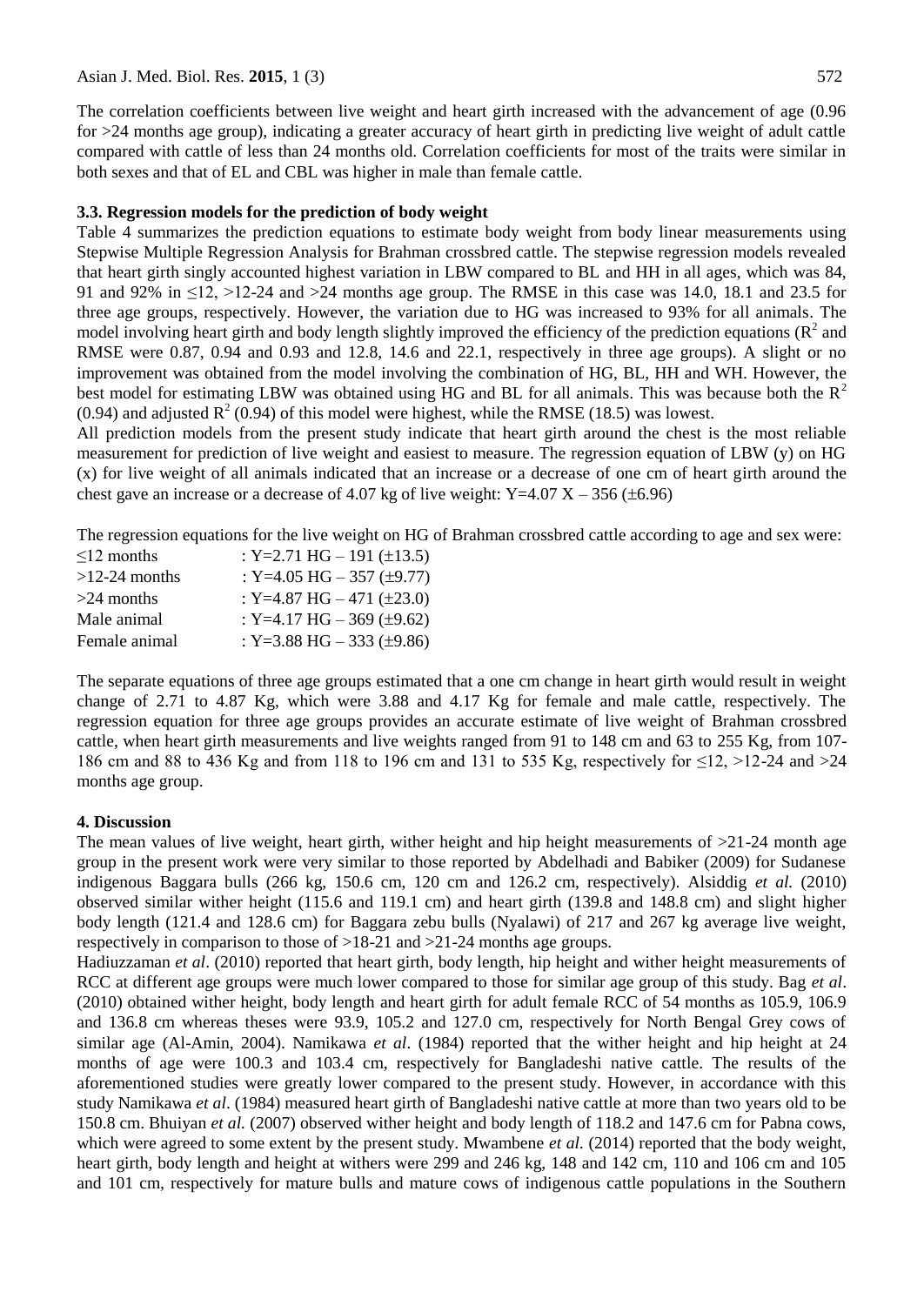Highlands and Eastern of Tanzania. Although body weight corresponded well with >21-24 and >24-27 months group of this work, other characteristics were lower than those of same groups of this study. All these differences between present study and other works might be due to the variation in genotypes, environment and management practices.

| <b>Parameters</b>                         | Age (months)                         |                               |                               |                               |                               |                              |                              |                               |
|-------------------------------------------|--------------------------------------|-------------------------------|-------------------------------|-------------------------------|-------------------------------|------------------------------|------------------------------|-------------------------------|
|                                           | $>6-9$                               | $>9-12$                       | $>12-15$                      | $>15-18$                      | $>18-21$                      | $>21-24$                     | $>24-27$                     | $>27-32$                      |
|                                           | $(M=47,$                             | $(M=25,$                      | $(M=84,$                      | $(M=37,$                      | $(M=46,$                      | $(M=30,$                     | $(M=14,$                     | $(M=6, F=34)$                 |
|                                           | $F=23$                               | $F=20$                        | $F=46$                        | $F=24$                        | $F=32$ )                      | $F=35$ )                     | $F=29$                       |                               |
| Age (month)                               | $6.85 \pm 0.11$                      | $11.1 \pm 0.16$               | $13.3 \pm 0.08$               | $16.8 \pm 0.13$               | $19.4 \pm 0.10$               | $22.7 \pm 0.11$              | $25.4 \pm 0.14$              | $29.5 \pm 0.26$               |
|                                           | (70)                                 | (45)                          | (130)                         | (61)                          | (78)                          | (65)                         | (43)                         | (40)                          |
| Body                                      | weight $115\pm3.07$ <sup>t</sup>     | $154{\pm}4.80^e$              | $177 \pm 3.96^{\mathrm{d}}$   | $225 \pm 7.41$ °              | $226 \pm 6.10$ <sup>c</sup>   | $256 \pm 7.21^b$             | $295 \pm 13.2^a$             | $262 \pm 13.1^b$              |
| (kg)                                      | (70)                                 | (45)                          | (130)                         | (61)                          | (78)                          | (65)                         | (43)                         | (40)                          |
| Hip                                       | height $104\pm0.75$ <sup>f</sup>     | $112 \pm 0.84^e$              | $115 \pm 0.48$ <sup>d</sup>   | $120 \pm 0.65$ °              | $121 \pm 0.71$ °              | $123 \pm 0.83^b$             | $127 \pm 1.07^a$             | $125 \pm 1.16$ <sup>ab</sup>  |
| (cm)                                      | (70)                                 | (45)                          | (130)                         | (61)                          | (77)                          | (65)                         | (43)                         | (40)                          |
| Wither height $100\pm0.80$ <sup>f</sup>   |                                      | $108 \pm 0.8^e$               | $111 \pm 0.47$ <sup>d</sup>   | $116 \pm 0.68$ <sup>c</sup>   | $117 \pm 0.70$ <sup>c</sup>   | $119 \pm 0.79^b$             | $122 \pm 1.12^a$             | $120 \pm 1.13^{ab}$           |
| (cm)                                      | (70)                                 | (45)                          | (130)                         | (61)                          | (77)                          | (65)                         | (43)                         | (40)                          |
| Body                                      | length $97.0 \pm 0.86$ <sup>t</sup>  | $105 \pm 0.96^e$              | $110 \pm 0.72$ <sup>d</sup>   | $119 \pm 1.28$ <sup>c</sup>   | $119 \pm 1.06^c$              | $124 \pm 1.30^b$             | $129 \pm 1.92^{\text{a}}$    | $126 \pm 2.11^b$              |
| (cm)                                      | (70)                                 | (45)                          | (130)                         | (61)                          | (77)                          | (65)                         | (43)                         | (40)                          |
| Hearth                                    | girth $113 \pm 1.06$ <sup>f</sup>    | $127 \pm 1.53^e$              | $133 \pm 1.09^d$              | $144 \pm 1.76$ <sup>c</sup>   | $143 \pm 1.35$ <sup>c</sup>   | $151 \pm 1.57^b$             | $158 \pm 2.51$ <sup>a</sup>  | $150 \pm 2.65^{\rm b}$        |
| (cm)                                      | (70)                                 | (45)                          | (130)                         | (61)                          | (77)                          | (65)                         | (43)                         | (40)                          |
| Tail                                      | length* $67.0 \pm 1.29$ <sup>g</sup> | $73.7 \pm 1.77^{\mathrm{t}}$  | $78.5 \pm 0.89^e$             | $79.7 \pm 1.24$ <sup>de</sup> | $85.0 \pm 1.30$ <sup>bc</sup> | $89.2 \pm 1.99^{ab}$         | $91.7 \pm 1.91^a$            | $83.8 \pm 1.73$ <sup>cd</sup> |
| (cm)                                      | (67)                                 | (22)                          | (66)                          | (26)                          | (50)                          | (26)                         | (26)                         | (28)                          |
| Ear                                       | length* $22.3 \pm 0.24$ <sup>d</sup> | $23.1 \pm 0.53$ <sup>cd</sup> | $23.6 \pm 0.27$ °             | $24.1 \pm 0.60^{\rm bc}$      | $25.0 \pm 0.35^{ab}$          | $25.9 \pm 0.59^a$            | $26.0 \pm 0.61$ <sup>a</sup> | $25.1 \pm 0.44^{ab}$          |
| (cm)                                      | (67)                                 | (22)                          | (66)                          | (26)                          | (50)                          | (26)                         | (26)                         | (28)                          |
| Canon                                     | $20.8 \pm 0.20$ <sup>d</sup>         | $21.2 \pm 0.26$ <sup>cd</sup> | $21.7 \pm 0.17$ <sup>bc</sup> | $22.5 \pm 0.30^{ab}$          | $22.6 \pm 0.26$ <sup>a</sup>  | $22.5 \pm 0.22^{ab}$         | $22.8 \pm 0.44$ <sup>a</sup> | $22.7 \pm 0.35^{\text{a}}$    |
| length $*(cm)$                            | (66)                                 | (20)                          | (63)                          | (24)                          | (36)                          | (23)                         | (16)                         | (26)                          |
| Canon width* $12.8 \pm 0.23$ <sup>c</sup> |                                      | $13.7 \pm 0.19^b$             | $13.8 \pm 0.11^{\mathrm{b}}$  | $14.9 \pm 0.31$ <sup>a</sup>  | $15.7 \pm 0.30$ <sup>a</sup>  | $15.4 \pm 0.29$ <sup>a</sup> | $15.3 \pm 0.28$ <sup>a</sup> | $15.0 \pm 0.24$ <sup>a</sup>  |
| (cm)                                      | (64)                                 | (16)                          | (61)                          | (24)                          | (36)                          | (23)                         | (16)                         | (26)                          |

**Table 1. Body weight and morphometric measurements (LSMSE) of Brahman crossbred cattle.**

M=number of observation from male; F=number of observation from female; Least squares means without a common superscript differed significantly (P<0.001); Figures in the parenthesis indicate the number of observation; \*Some data could not be obtained during body measurements

|  |                                                    |  |  | Table 2. Phenotypic correlations of body weight and morphometric measurements in Brahman |  |
|--|----------------------------------------------------|--|--|------------------------------------------------------------------------------------------|--|
|  | crossbred cattle $(6-36 \text{ month of age})^*$ . |  |  |                                                                                          |  |

| <b>Parameters</b> | <b>HG</b> | BL                       | <b>HH</b> | WH                       | TL                       | EL    | <b>CBL</b> | <b>CBW</b> |
|-------------------|-----------|--------------------------|-----------|--------------------------|--------------------------|-------|------------|------------|
| <b>LBW</b>        | 0.962     | 0.931                    | 0.892     | 0.886                    | 0.771                    | 0.545 | 0.488      | 0.789      |
| HG                |           | 0.910                    | 0.905     | 0.893                    | 0.788                    | 0.557 | 0.497      | 0.780      |
| BL                |           | $\overline{\phantom{0}}$ | 0.894     | 0.881                    | 0.792                    | 0.575 | 0.501      | 0.772      |
| HH                |           | $\overline{\phantom{0}}$ |           | 0.975                    | 0.796                    | 0.592 | 0.561      | 0.728      |
| WH                |           | $\overline{\phantom{0}}$ |           |                          | 0.783                    | 0.586 | 0.564      | 0.739      |
| TL                |           | $\sim$                   |           |                          | $\overline{\phantom{a}}$ | 0.567 | 0.487      | 0.621      |
| EL                |           | $\overline{\phantom{0}}$ |           | -                        | $\overline{\phantom{0}}$ |       | 0.372      | 0.483      |
| <b>CBL</b>        |           | -                        | -         | $\overline{\phantom{a}}$ | $\overline{\phantom{a}}$ |       | -          | 0.422      |

LBW=Live body weight, HG=Heart girth, HH=Hip height, BL=Body length, WH=Wither height, TL=Tail length, EL=Ear length, CBL=Canon bone length, CBW=Canon bone width; \*Significant at P<0.001 for all correlations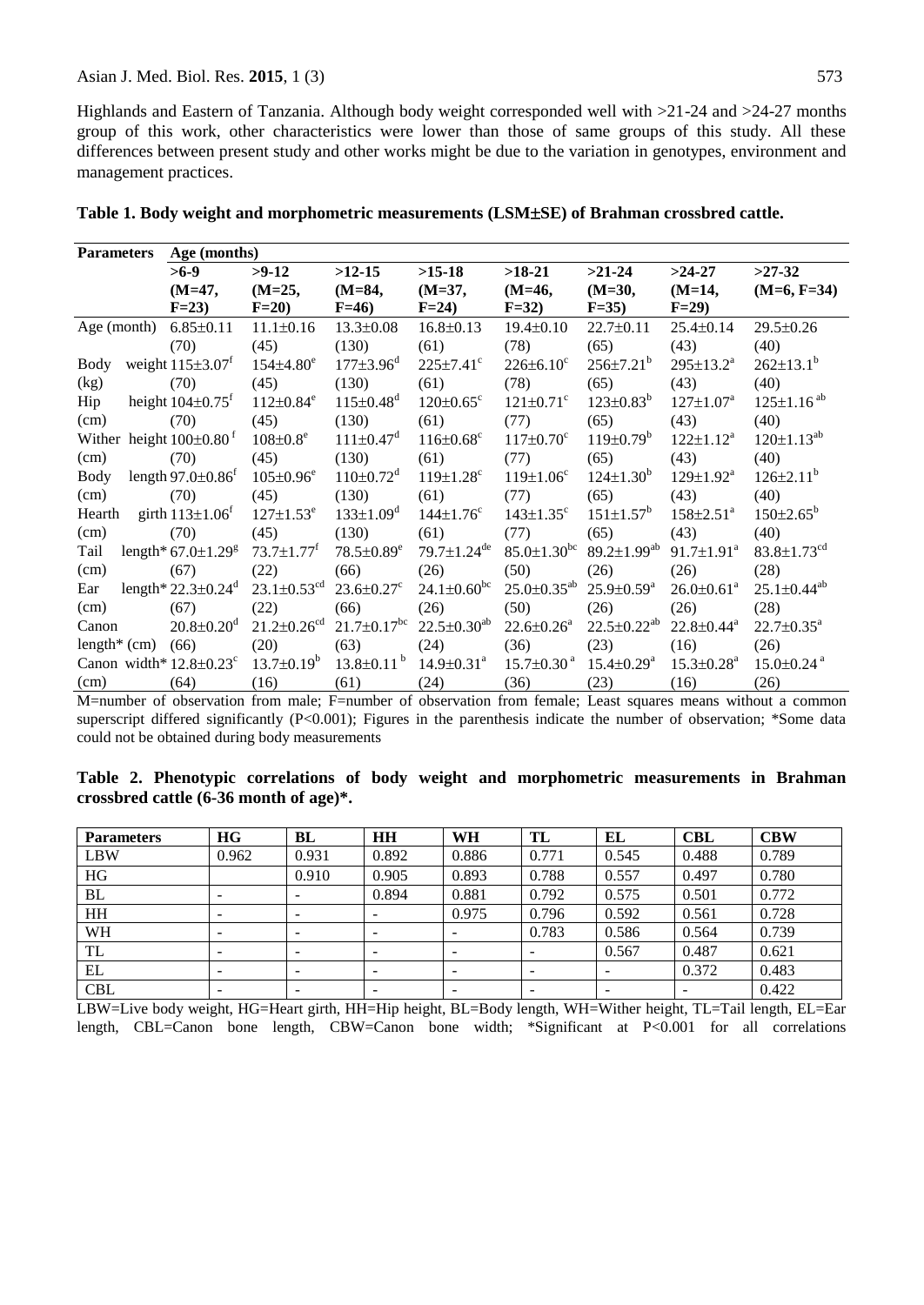| <b>Measurements</b> | Age group (months) |             |          |                       |     |                       |      | Sex of animals | All animals   |           |     |           |
|---------------------|--------------------|-------------|----------|-----------------------|-----|-----------------------|------|----------------|---------------|-----------|-----|-----------|
| $(cm)$              | $\leq12$           |             | $>12-24$ |                       | >24 |                       | Male |                | <b>Female</b> |           |     |           |
|                     | N                  | r           | N        | r                     | N   | $\mathbf{r}$          | N    | r              | N             | r         | N   | <b>r</b>  |
| Heart girth         | 112                | $0.92***$   | 335      | $0.95***$             | 97  | $0.96***$             | 289  | $0.96***$      | 255           | $0.96***$ | 544 | $0.96***$ |
| Body length         | 112                | $0.86***$   | 335      | $0.90***$             | 97  | $0.89***$             | 289  | $0.94***$      | 255           | $0.93***$ | 544 | $0.93***$ |
| Hip height          | 112                | $0.87***$   | 335      | $0.85***$             | 97  | $0.88^{\ast\ast\ast}$ | 289  | $0.90***$      | 255           | $0.88***$ | 544 | $0.89***$ |
| Wither height       | 112                | $0.81***$   | 335      | $0.85***$             | 97  | $0.86***$             | 289  | $0.90***$      | 255           | $0.87***$ | 544 | $0.88***$ |
| Tail length         | 86                 | $0.52***$   | 170      | $0.72***$             | 66  | $0.71***$             | 152  | $0.77***$      | 170           | $0.80***$ | 322 | $0.76***$ |
| Ear length          | 86                 | $0.47***$   | 170      | $0.48***$             | 66  | $0.29^*$              | 152  | $0.59***$      | 170           | $0.50***$ | 322 | $0.54***$ |
| Cannon bone         | 83                 | ***<br>0.41 | 148      | ***<br>$0.40^{\circ}$ | 49  | $0.14^{NS}$           | 122  | $0.54***$      | 158           | $0.43***$ | 280 | $0.51***$ |
| length              |                    |             |          |                       |     |                       |      |                |               |           |     |           |
| Cannon bone         | 77                 | $0.39***$   | 146      | $0.88***$             | 49  | $0.63***$             | 116  | $0.78***$      | 156           | $0.82***$ | 272 | $0.79***$ |
| width               |                    |             |          |                       |     |                       |      |                |               |           |     |           |

**Table 3. Age and sex wise correlation coefficients between live body weight and morphometric measurements of Brahman crossbred cattle.**

 $N=$  Number of observation, r= Correlation coefficients; \*= P<0.05; \*\*= P<0.01; \*\*\*= P<0.001; NS= Not significant

**Table 4. Regression equations for the prediction of live body weight from linear body measurements of Brahman crossbreds.**

| Category N            |     | <b>LBW</b> | HG    | <b>Equations</b>                                                | $R^2$       | Adj.           | <b>RMSE</b> |
|-----------------------|-----|------------|-------|-----------------------------------------------------------------|-------------|----------------|-------------|
|                       |     | range      | range |                                                                 |             | $\mathbf{R}^2$ |             |
|                       |     | (kg)       | (cm)  |                                                                 |             |                |             |
| Age (month)           |     |            |       |                                                                 |             |                |             |
| $\leq$ 12             | 112 |            |       | 63-255 91-148 BW=3.82WH -263 (±26.7)                            | $0.66$ 0.66 |                | 20.2        |
|                       |     |            |       | $BW=4.06HH-305$ (±23.9)                                         | 0.75        | 0.75           | 17.4        |
|                       |     |            |       | $BW=3.70BL-241 (\pm 21.2)$                                      | $0.74$ 0.73 |                | 17.9        |
|                       |     |            |       | $BW=2.71HG - 191 (\pm 13.5)$                                    | 0.84 0.84   |                | 14.0        |
|                       |     |            |       | $BW=1.95HG + 1.32BL - 234 (\pm 15.2)$                           | 0.87        | 0.86           | 12.8        |
|                       |     |            |       | $BW=1.58HG + 0.909BL + 1.15HH - 271 (\pm 17.6)$                 | 0.88        | 0.88           | 12.1        |
|                       |     |            |       | $BW=1.58HG + 0.907BL + 1.19HH - 0.042WH - 271 (\pm 17.7)$       | 0.88        | 0.88           | 12.2        |
| $>12-24$              | 335 |            |       | 88-436 107-186 BW=7.82WH -685 (±29.9)                           | 0.73        | 0.73           | 31.5        |
|                       |     |            |       | $BW=7.77HH - 711 (\pm 31.3)$                                    | 0.72        | 0.72           | 32.0        |
|                       |     |            |       | $BW=5.08BL-381 (\pm 15.6)$                                      | 0.81        | 0.81           | 26.3        |
|                       |     |            |       | $BW=4.05HG-357(\pm 9.77)$                                       | 0.91        | 0.91           | 18.1        |
|                       |     |            |       | $BW=2.86HG + 1.87BL - 408 (\pm 8.73)$                           | 0.94 0.94   |                | 14.6        |
|                       |     |            |       | $BW=2.75HG + 1.79BL + 0.399HH - 431 (\pm 16.3)$                 |             | 0.94 0.94      | 14.5        |
|                       |     |            |       | $BW=2.70HG + 1.74BL - 0.838HH + 1.47WH - 440 (\pm 16.2)$        | 0.95 0.95   |                | 14.3        |
| >24                   | 97  |            |       | 131-535 118-196 BW=10.3WH -967 ( $\pm$ 75.5)                    | 0.74 0.74   |                | 42.1        |
|                       |     |            |       | $BW=10.6HH-1058$ (±73.9)                                        | 0.78        | 0.77           | 39.3        |
|                       |     |            |       | $BW=5.90BL-475 (\pm 39.4)$                                      | 0.80        | 0.79           | 37.5        |
|                       |     |            |       | $BW=4.87HG-471 (\pm 23.0)$                                      | 0.92        | 0.92           | 23.5        |
|                       |     |            |       | $BW=3.90HG + 1.44BL - 506 (\pm 23.3)$                           | 0.93 0.93   |                | 22.1        |
|                       |     |            |       | $BW=3.63HG + 0.850BL + 1.85HH - 621 (\pm 51.8)$                 | 0.93        | 0.93           | 21.5        |
|                       |     |            |       | BW=3.60HG + 0.832BL + 0.942HH + 1.02WH - 625 0.94 0.94          |             |                | 21.5        |
|                       |     |            |       | $(\pm 52.0)$                                                    |             |                |             |
| <b>Sex of animals</b> |     |            |       |                                                                 |             |                |             |
| Male                  | 290 |            |       | 63-535 91-196 BW=7.76WH - 670 (±25.8)                           | 0.80        | 0.80           | 37.3        |
|                       |     |            |       | BW=7.82 HH $-708$ (±26.3)                                       | 0.81        | 0.81           | 36.6        |
|                       |     |            |       | $BW=5.60BL-434 (\pm 13.7)$                                      | 0.89 0.89   |                | 28.3        |
|                       |     |            |       | $BW=4.17HG - 369 (\pm 9.62)$                                    | 0.93        | 0.93           | 22.6        |
|                       |     |            |       | $BW=2.78HG + 2.07BL - 413 \ (\pm 9.60)$                         | 0.95        | 0.95           | 19.7        |
|                       |     |            |       | $BW=2.89HG + 2.16BL - 0.378HH - 395 (\pm 18.6)$                 | 0.95        | 0.950. 19.7    |             |
|                       |     |            |       | $BW = 2.86HG + 2.14BL - 1.16HH + 0.871WH - 397 \text{ (+}18.6)$ | 0.95        | - 95           | 19.6        |
|                       |     |            |       |                                                                 |             |                |             |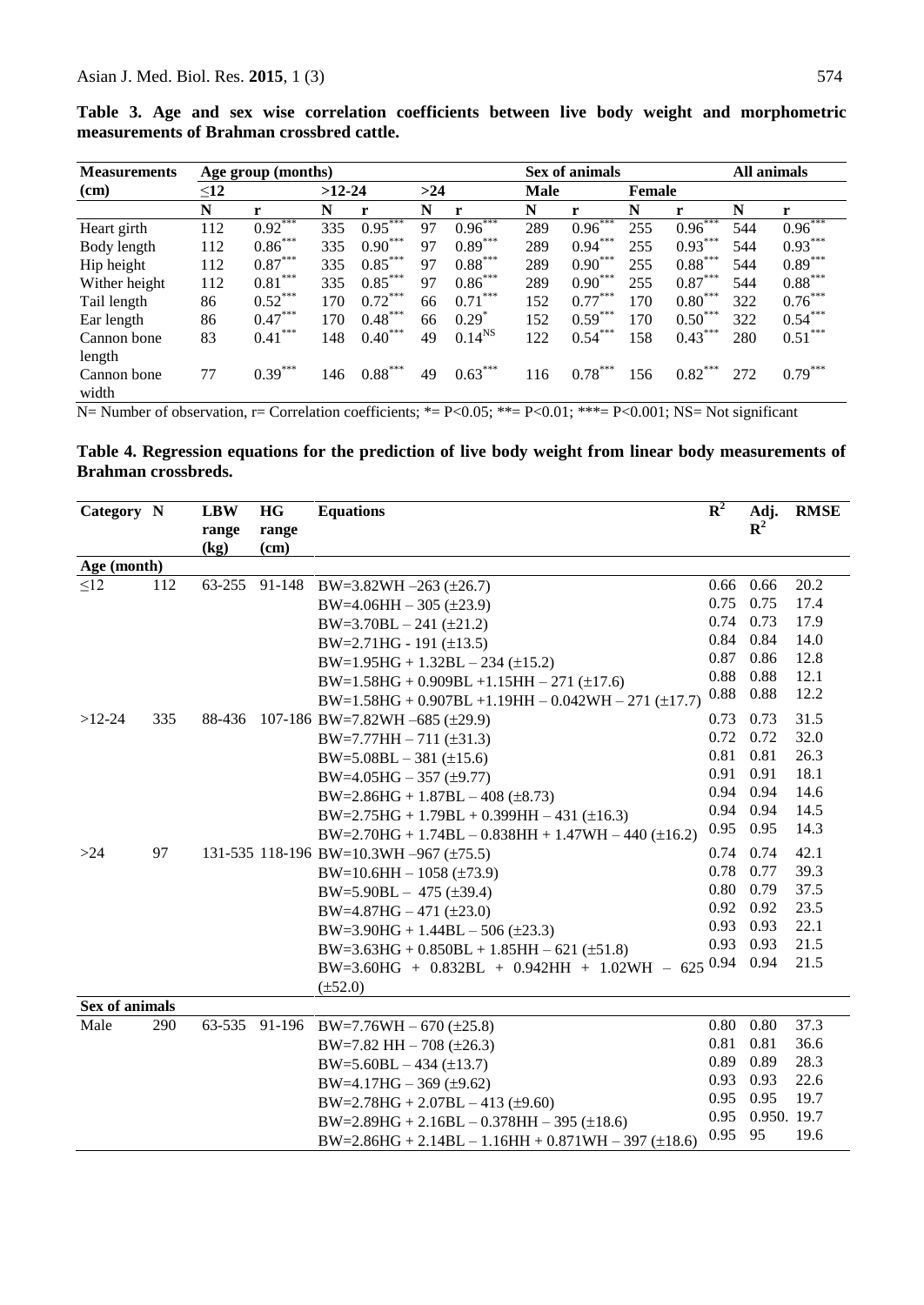| Category N |     | <b>LBW</b> | HG     | <b>Equations</b>                                          | $\mathbf{R2}$ | Adj.          | <b>RMSE</b> |
|------------|-----|------------|--------|-----------------------------------------------------------|---------------|---------------|-------------|
|            |     | range      | range  |                                                           |               | $\mathbf{R}2$ |             |
|            |     | (kg)       | (cm)   |                                                           |               |               |             |
| Female     | 255 | 64-380     | 96-177 | $BW=7.13WH -605 (\pm 29.1)$                               | 0.75          | 0.75          | 33.4        |
|            |     |            |        | $BW=7.11HH - 634 (\pm 28.1)$                              | 0.78          | 0.78          | 31.6        |
|            |     |            |        | $BW=4.67BL-338~(\pm 13.8)$                                | 0.86          | 0.86          | 25.2        |
|            |     |            |        | $BW=3.88HG - 333 \ (\pm 9.86)$                            | 0.92          | 0.92          | 18.4        |
|            |     |            |        | $BW=2.64HG + 1.74BL - 362 \ (\pm 8.68)$                   | 0.95          | 0.94          | 15.7        |
|            |     |            |        | $BW=2.58HG + 1.66BL+ 0.262HH - 375 \text{ (+16.8)}$       | 0.95          | 0.940. 15.7   |             |
|            |     |            |        | BW=2.57HG + 1.65BL - 0.230HH + 0.536WH - 377 0.95         |               | 94            | 15.7        |
|            |     |            |        | $(\pm 16.9)$                                              |               |               |             |
| All        | 544 |            |        | 63-535 91-196 BW=7.53WH -648 (±19.3)                      | 0.78          | 0.780, 35.7   |             |
| animals    |     |            |        | $BW=7.56HH-682$ (±19.4)                                   | 0.80          | 80            | 34.7        |
|            |     |            |        | $BW=5.20BL-393~(\pm 10.2)$                                | 0.87          | 0.87          | 28.2        |
|            |     |            |        | $BW=4.07HG - 356 (\pm 6.96)$                              | 0.93          | 0.93          | 21.1        |
|            |     |            |        | $BW=2.83HG + 1.80BL - 392 \ (\pm 6.69)$                   | 0.94          | 0.94          | 18.5        |
|            |     |            |        | $BW=2.83HG + 1.81BL - 0.028HH - 391 (\pm 13.0)$           | 0.94          | 0.94          | 18.5        |
|            |     |            |        | $-392^{0.94}$<br>$BW=2.81HG + 1.80BL - 0.912HH + 0.975WH$ |               | 0.94          | 18.4        |
|            |     |            |        | $(\pm 12.9)$                                              |               |               |             |

N=Number of observations, LBW=Live body weight, HG=Heart girth, BL=Body length, HH=Hip height, WH=Wither height, RMSE=Root mean squares error



**W.H:** Wither height **H.G:** Heart girth **B.L:** Body length **H.H:** Hip height

#### **Figure 1. Brahman X Local F<sup>1</sup> crossbred bull.**

The calculation of the correlation coefficients showed that live weight was highly correlated with HG compared to other measurements, which clearly indicated that HG is the most reliable measurement for prediction of live weight of Brahman crossbred cattle. This is in agreement with the findings of other studies which reported high correlation coefficient between live weight and heart girth measurement (Msangi *et al*., 1999; Malau-Aduli *et al*., 2004; Nwacharo *et al.,* 2006; Abdelhadi and Babiker, 2009; Yakubu, 2010). The strong relationship found between BW and body measurements in this study suggests that either or combination of these morphological traits could be used to estimate live weight in cattle fairly well in the situation where weighbridges or scales are not available.

Body measurements can be used to accurately predict body weight (Yan *et al*., 2009). In the present study, HG accounted the highest variation in LBW compared to BL, WH and HH in all ages, which is consistent with the report of Francis *et al.* (2002), Bagui and Valdez (2007) in Brahman cattle and Yakubu (2010) in White Fulani cow where the prediction of LBW from HG gave  $\mathbb{R}^2$  value of 0.97, 0.94 and 0.88, respectively. In a similar study on Azawak Zebu in Niger, Dodo *et al*. (2001) accentuated the significance of HG as a predictor of LBW. A high genetic relationship between LBW and HG had also been reported by Afolayan (2003) thereby justifying its use for selection purposes and weight estimation. The importance of HG in weight estimation could be as a result of the fact that the muscle and a little of fat along with bone structure contribute to its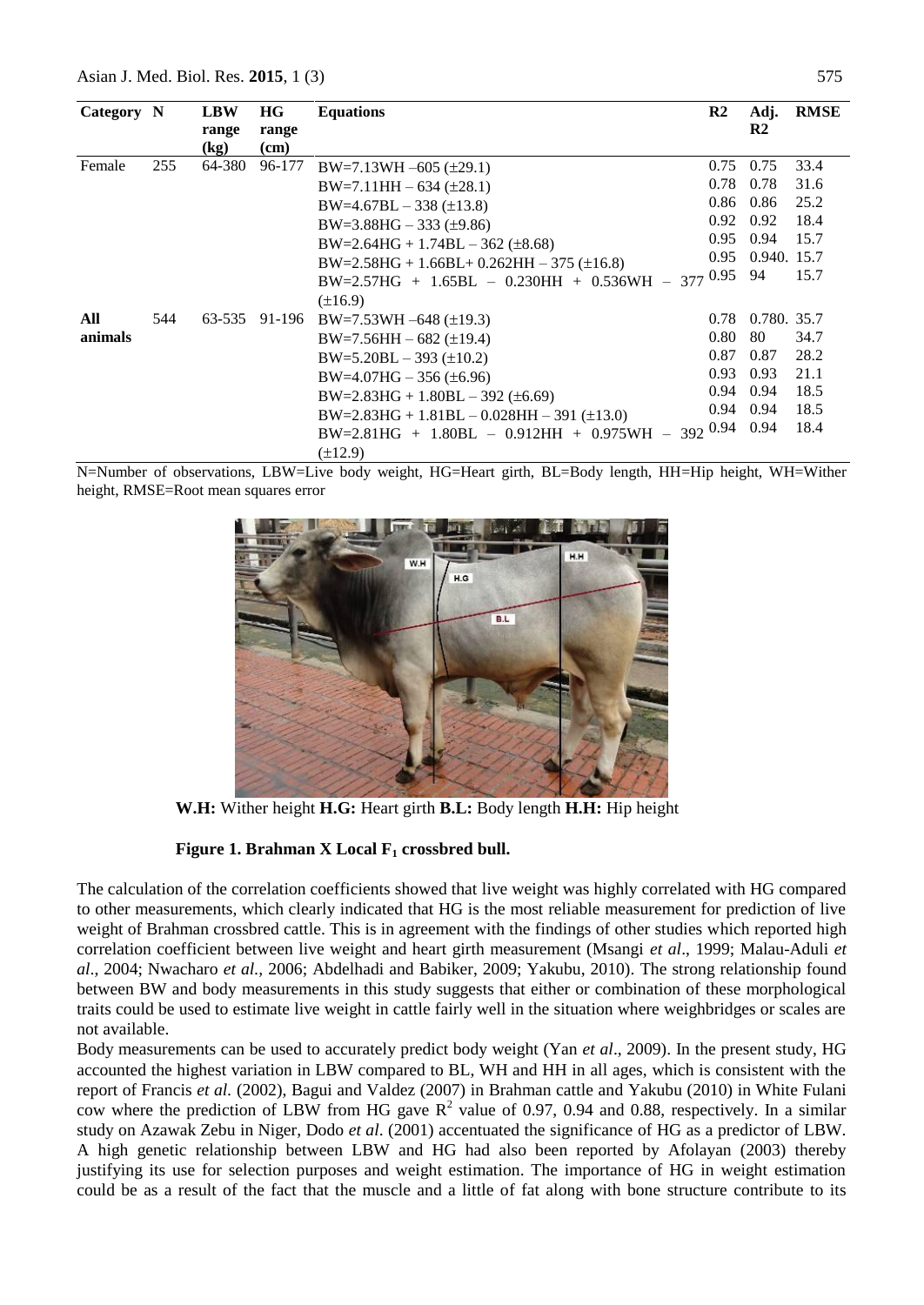Asian J. Med. Biol. Res. 2015, 1 (3) 576

formation (Yakubu, 2010). However, HG and BL combined together gave the best fitted prediction models with LWG in all age categories. The importance of both heart girth and body length for weight prediction agrees with previous study conducted by Mutua *et al*. (2011) in breeding age pigs.

The regression analysis of the results from three age groups, both sex and all animals under study indicated that a linear relationship existed between LBW and HG. This was similar to the results for crossbred dairy cattle (Msangi *et al.,* 1999) and Baggara zebu (Abdelhadi and Babiker, 2009), respectively. However, the equation for >12-24 and >24 month age group is slightly different from that reported by other authors for zebu bulls. Kashoma *et al.* (2011) formulated an equation of LBW=4.55HG–409 (±17.9) for Tanzania shorthorn zebu cattle in Tanzania and Goe *et al*. (2001) got an equation of LBW=4.21 HG–365 for working Abyssinian Short-horned zebu oxen in the Ethiopian highlands while Abdelhadi and Babiker (2009) formulated an equation of LBW=3.19HG–260  $(\pm 0.13)$  for Baggara bulls in Sudan. This variation might be due to the different genetic effects, age of animals and management practices of animals involved in the studies.

#### **5. Conclusions**

Most of the morphometric measurements were linearly increased with the advances of age. Bivariate correlations between body weight and body dimensions of Brahman crossbred cattle were positive and highly significant. Body measurements such as heart girth as a single predictor can be used to predict live body weight of Brahman crossbred cattle. Heart girth and body length combined together gave the best fitted prediction models with live body weight in all age categories.

## **Conflict of interest**

None to declare.

## **Acknowledgements**

We acknowledge the award of a PhD grant of the National Agricultural Technology Project of the Department of Livestock Services financed by the World Bank to the first author and the cooperation of the authority and Staffs of the Central Cattle Breeding and Dairy Farm, Savar, Dhaka.

## **References**

- Abdelhadi OMA and SA Babiker, 2009. Prediction of zebu cattle live weight using live animal measurements. Livest. Res. Rural Dev., 21(8).
- Afolayan RA, 2003. Genetics of growth and development in cattle. Ph.D Thesis, The University of Adelaide, SA, Australia.
- Al-Amin M, 2004. Characterization of North Bengal Grey Cattle in Bangladesh. MS thesis, Department of Animal Breeding and Genetics, Bangladesh Agricultural University, Mymensingh.
- Alsiddig MA, MS Babiker, MY Galal and AM Mohammed, 2010. Phenotypic characterization of Sudan Zebu cattle. Research Journal of Animal and Veterinary Science, 5: 10 –17.
- Bag MAS, MA Mannan, MSR Khan, MM Parvez and SM Ullah, 2010. Morphometric characterization and present status of Red Chittagong Cattle (RCC) in Chittagong district in Bangladesh. International Journal of Bio Research, 1: 11-14.
- Bagui NJG and CA Valdez, 2007. Live weight estimation of locally raised adult purebred Brahman cattle using external body measurements. Philipp. J. Vet. Med., 44: 36-42.
- Bhuiyan AKFH, MM Hossain and GK Deb, 2007. Indigenous cattle genetic resources of Bangladesh and a way forward to their development. Bangladesh Journal of Progressive Science & Technology, 5: 105-112.
- Dineur B and E Thys, 1986. The Kapsiki: a taurine cattle breed of the extreme north of Cameroon. 1. Introduction and body measurements. Revued'Elevage et de Médecine Vétérinaire des Pays Tropicaux, 39: 435-442.
- Dodo K, VS Pandey and MS Illiassou, 2001. Weight estimation from body measurements of the Azawak Zebu in Niger. Revue Elev. Med. Vet. Pays trop. 54: 63-68.
- Francis J, S Sibanda, JE Hermansen and T Kristensen, 2002. Estimating body weight of cattle using linear body measurements. Zimbabwe Veterinary Journal, 33:15-21.
- Goe MR, JR Alldredge and D Light, 2001. Use of heart girth to predict body weight of working oxen in the Ethiopian highlands. Livest. Prod. Sci., 69: 187-195.